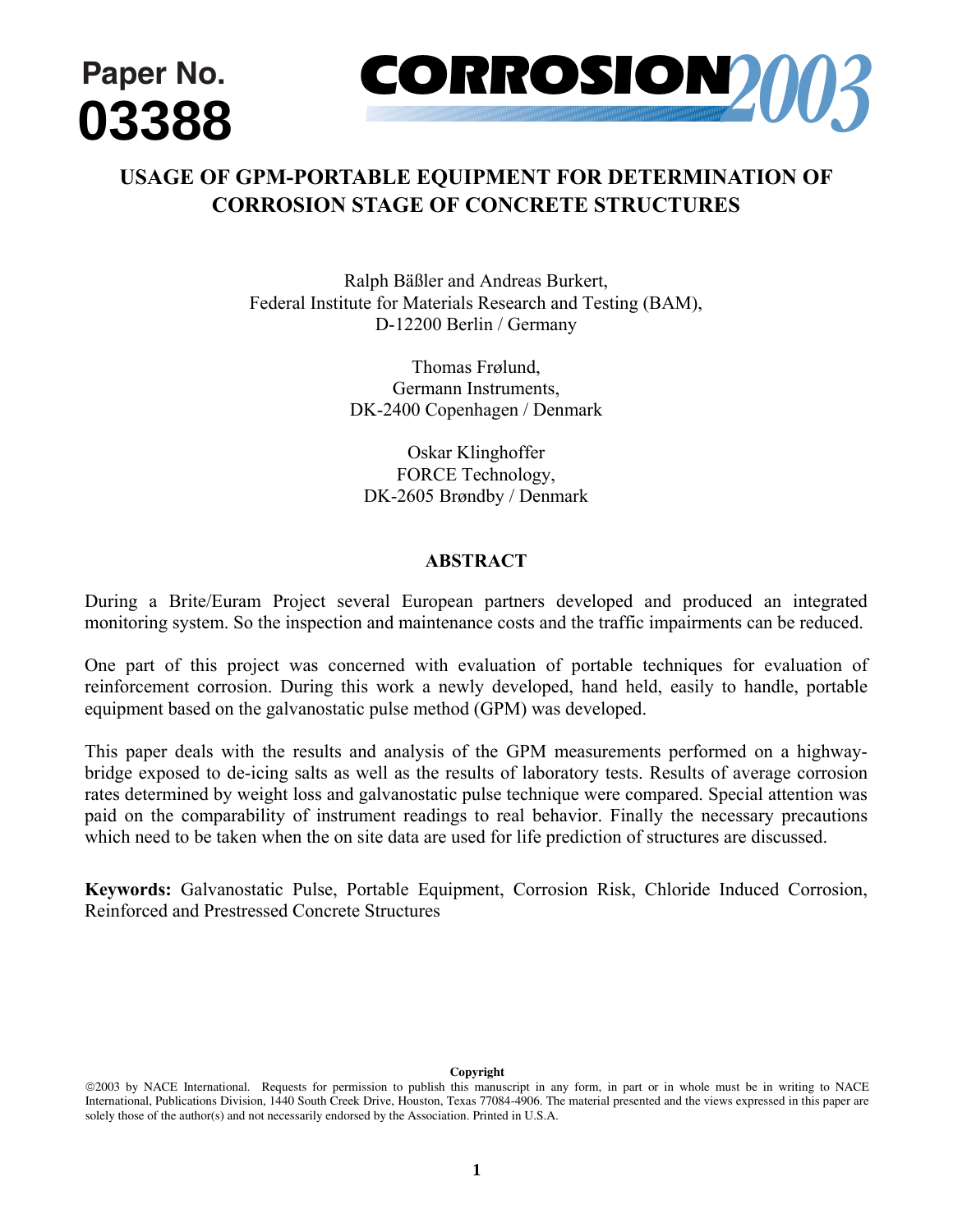#### **INTRODUCTION**

The major part of the European infrastructure has reached an age where capital costs have decreased. But inspection and maintenance costs have grown such extensively, that they constitute the major part of the current costs [\[1\]](#page-7-0).

During a Brite/Euram Project several European partners developed and produced an integrated monitoring system. So the inspection and maintenance costs and the traffic impairments can be reduced. Additionally the operator of the structures will be able to take protective actions before damaging processes start.

One major part of this project was the determination of the corrosion stage at the rebars in new and existing structures depending on the deterioration of the concrete. Newly developed portable equipment using the galvanostatic pulse technique [[2\]](#page-7-1) was tested on-site and at laboratory conditions. The objective of laboratory tests was the evaluation of the suitability of portable monitoring equipment for nondestructive and unambiguous determination of reinforcement corrosion. Comparing the achieved results regarding their accordance to real conditions should provide background information for interpretation of on-site situations.

#### **BACKGROUND**

The galvanostatic pulse technique has been introduced for field application in 1988 to overcome problems with the interpretation of corrosion risk of reinforcement occurring when half cell potential readings are applied in wet, dense or polymer-modified concrete, where access of oxygen is limited. Since introduction of this technique the development work is conducted in order to allow the quantitative evaluation of the ongoing reinforcement corrosion [\[3, 4\]](#page-7-2). Galvanostatic pulse method is a rapid non-destructive polarization technique which has been used for evaluation of reinforcement corrosion both in laboratory and on site.



<span id="page-1-0"></span>FIGURE 1: *Typical polarization pattern* 

A short time anodic current pulse is impressed galvanostatically to reinforcement from a counter electrode placed on the concrete surface together with a reference electrode. The applied current is normally in the range of 5 to 400 µA and the typical pulse duration is up to 10 seconds. The small anodic current results in change of reinforcement potential which is recorded as a function of polarization time. Reinforcement is polarized in anodic direction compared to its free corrosion potential. The typical potential transient response is shown in [figure 1.](#page-1-0)

When the constant current  $I_{app}$  is applied to the system, the polarized potential of reinforcement  $E_t$ , at given time t can be expressed as :

$$
E_{t} = I_{app} \cdot \left[ R_{p} \cdot \left( 1 - e^{-\frac{t}{R_{p} \cdot C_{dl}}} \right) + R_{\Omega} \right]
$$
 (1)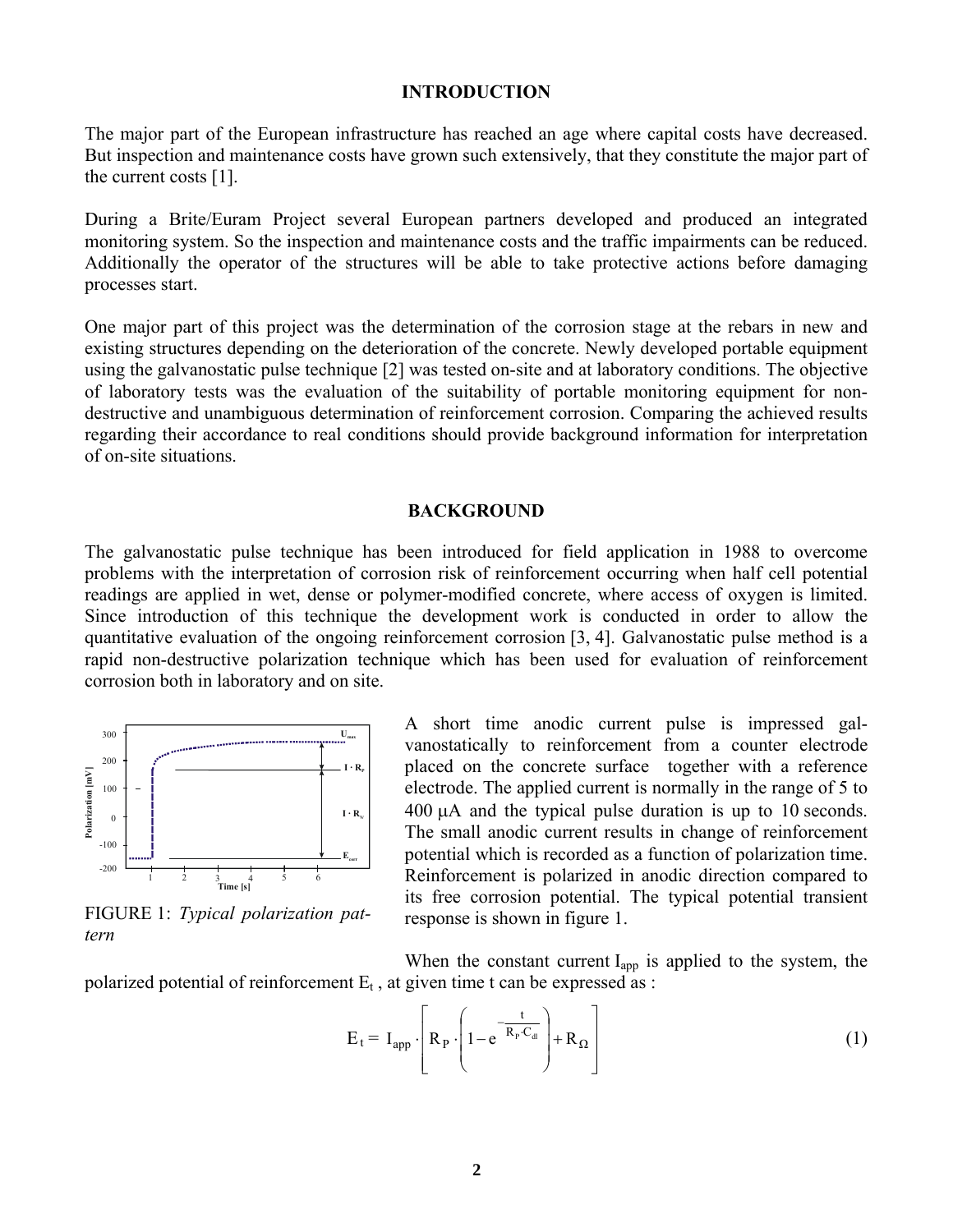where:

 $R_p$  = polarization resistance; C<sub>dl</sub> = double layer capacitance;  $R_\Omega$  = ohmic resistance

After the polarization resistance  $R_p$  is determined by means of this analysis, the corrosion current  $I_{corr}$ can be calculated by the Stern-Geary-equation ([2\)](#page-2-0) [[5\]](#page-7-3):

$$
I_{corr} = \frac{B}{R_P}
$$
 (2)

where B is an empirical constant determined to be 25 mV for actively corroding steel and 50 mV for passive steel.



<span id="page-2-0"></span>The DC polarization resistance technique with calculation of the instantaneous corrosion current  $(I_{\text{corr}})$  from Stern-Gearyequation, has been applied extensively since 1970. The problem is, that in real structures the area of the counter electrode is much smaller than that of the working electrode (reinforcement) and the electrical signal tends to vanish with increasing distance. As a result, the measured effective polarization resistance can not be converted to a corrosion rate. To overcome this problem a second concentric counter electrode (Guardring) is used to confine the current to the area of the central counter electrode ([figure 2\)](#page-2-1).

<span id="page-2-1"></span>FIGURE 2: *Conditions on Pulse-head* 

When the diameter of the reinforcement and the exposed

length of the reinforcement (counter electrode diameter) are known the instantaneous corrosion rate can be calculated. It is important to emphasize that the obtained corrosion rate is an instantaneous average rate for the confined area that strictly apply to the measuring conditions. Exposure conditions, especially temperature and concrete humidity can alter I<sub>corr</sub> by a factor of 10 or more. Experimental data from onsite measurements have shown that average corrosion rates determined from  $R_p$ -measurements in the case of chloride induced localized corrosion underestimates the real corrosion rate by a factor of 5 - 10 or even more [\[6\]](#page-7-4). From an engineering point of view such local reduction of reinforcement cross section is dangerous for the safety of structures especially in zones with high tensile or shear forces.

## <span id="page-2-2"></span>**ON-SITE INVESTIGATIONS**

<span id="page-2-3"></span>For on-site testing the Skovdiget bridge north of Copenhagen, Denmark, built in 1965 - 67, was chosen, as the bridge has serious problems with most of the relevant deterioration mechanisms (chloride, carbonation, corrosion, ASR, freeze/thaw).

Initial inspections, core investigations and chloride profiling in 1999 pointed out one column to be attractive to corrosion rate measurements [7[\].](#page-7-5) Electrical continuity in the reinforcement was checked and the column was prepared for permanent surveillance.

In September 2000 and in April 2001 corrosion rates (fi[gure 3\) w](#page-3-0)ere determined as well as the halfcell potentials.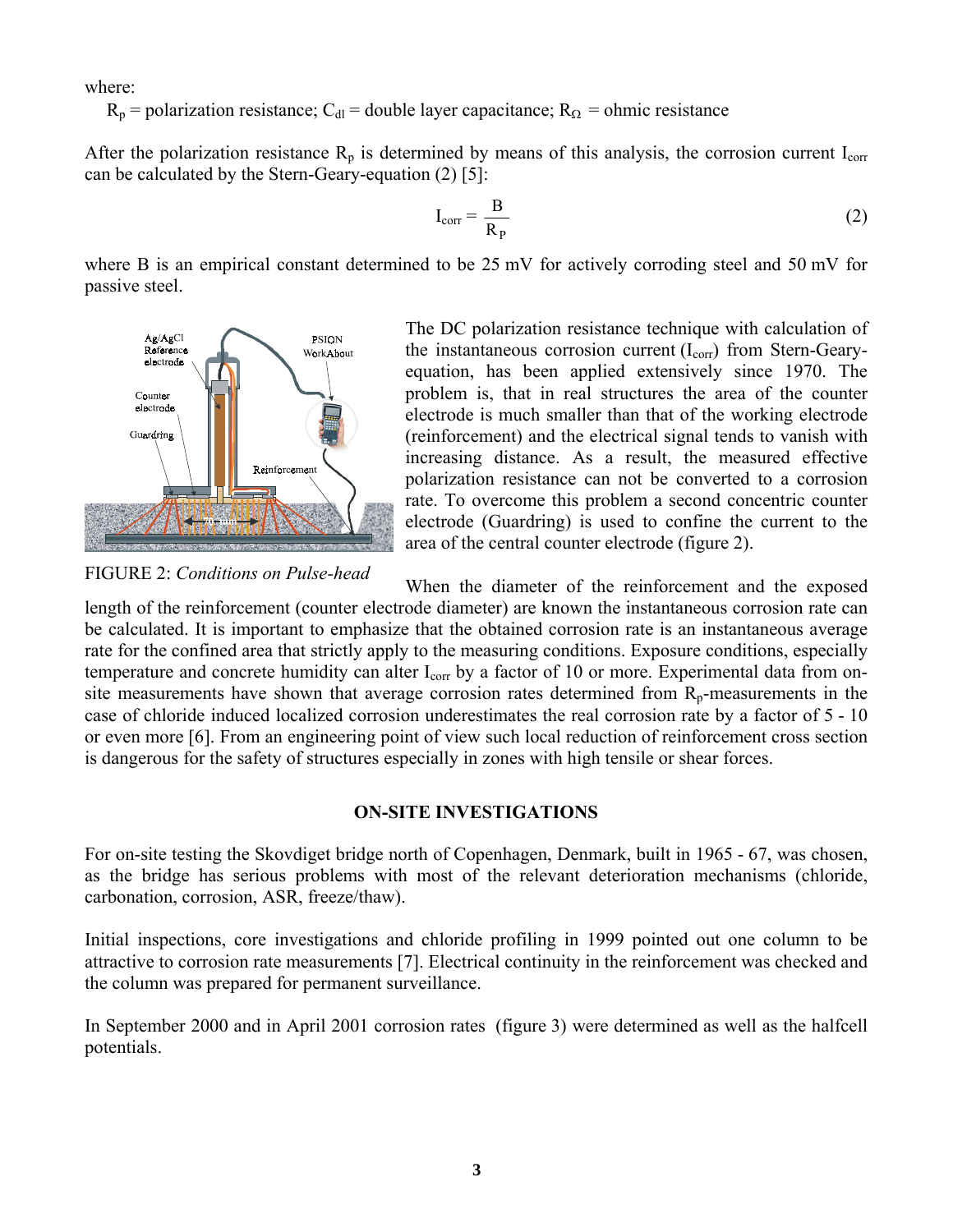

<span id="page-3-0"></span>FIGURE 3: *Corrosion rate at one column of Skovdiget bridge 2000 and 2001* 

The highest corrosion rate is up to  $32 \mu A/cm^2$  at  $300^\circ$  at level 33 cm at a potential of -200 mV vs. Ag/AgCl. At the same level at 90  $\degree$  the corrosion rate is 7  $\mu$ A/cm<sup>2</sup> at a potential lower than -350 mV vs. Ag/AgCl [[7\]](#page-2-2). The potential level here indicates lack of oxygen in agreement with the somewhat lower corrosion rate.



The variations of corrosion rates in September 2000 and April 2001 are shown in [figure 4.](#page-3-1)

<span id="page-3-3"></span>As already reported [\[8](#page-7-6), [9](#page-7-6)] there is a change in the corrosion rate over the year due to changes in temperature and water content in the pore water system. These data show that the changes at some points can change in either direction with a factor of at least 2.

<span id="page-3-1"></span>FIGURE 4: *Variations of selected corrosion rates (in 0.3 and 1 m height) at one column of Skovdiget bridge* 

Exposure of the reinforcement in 1999 at 90 $\degree$  and at level 0.1 m showed reinforcement cross section reduction in the range of 1 - 2 mm. A cross section reduction of 2 mm over 33 years corresponds to an

average corrosion rate of approx.  $5 \mu A/cm^2$ . Assuming that the corrosion did not initiate before 10 years, increases the average corrosion rate to  $9 \mu A/cm^2$ , which is within the range of corrosion rates determined at this position by the GPM [[7\]](#page-2-2).

## **LABORATORY TESTS**

#### **Experimental Setup**

Parallel to the on-site investigations a number of laboratory tests were made. Concrete blocks were made of various compositions (chloride content, w/c-ratio, reinforcement locations).

To force the chloride attack the specimens were perforated at one rebar, and the holes were permanently filled with 2%-NaCl- and  $Ca(OH)<sub>2</sub>$ -solution ([figure 5\)](#page-3-2).

The corrosion rate was measured regularly by GPM to determine the variation of the corrosion rate over time [\(figure 9\)](#page-5-0).

<span id="page-3-2"></span>

FIGURE 5: *Perforated specimen after filling holes with NaCl- resp. Ca(OH)2-solution*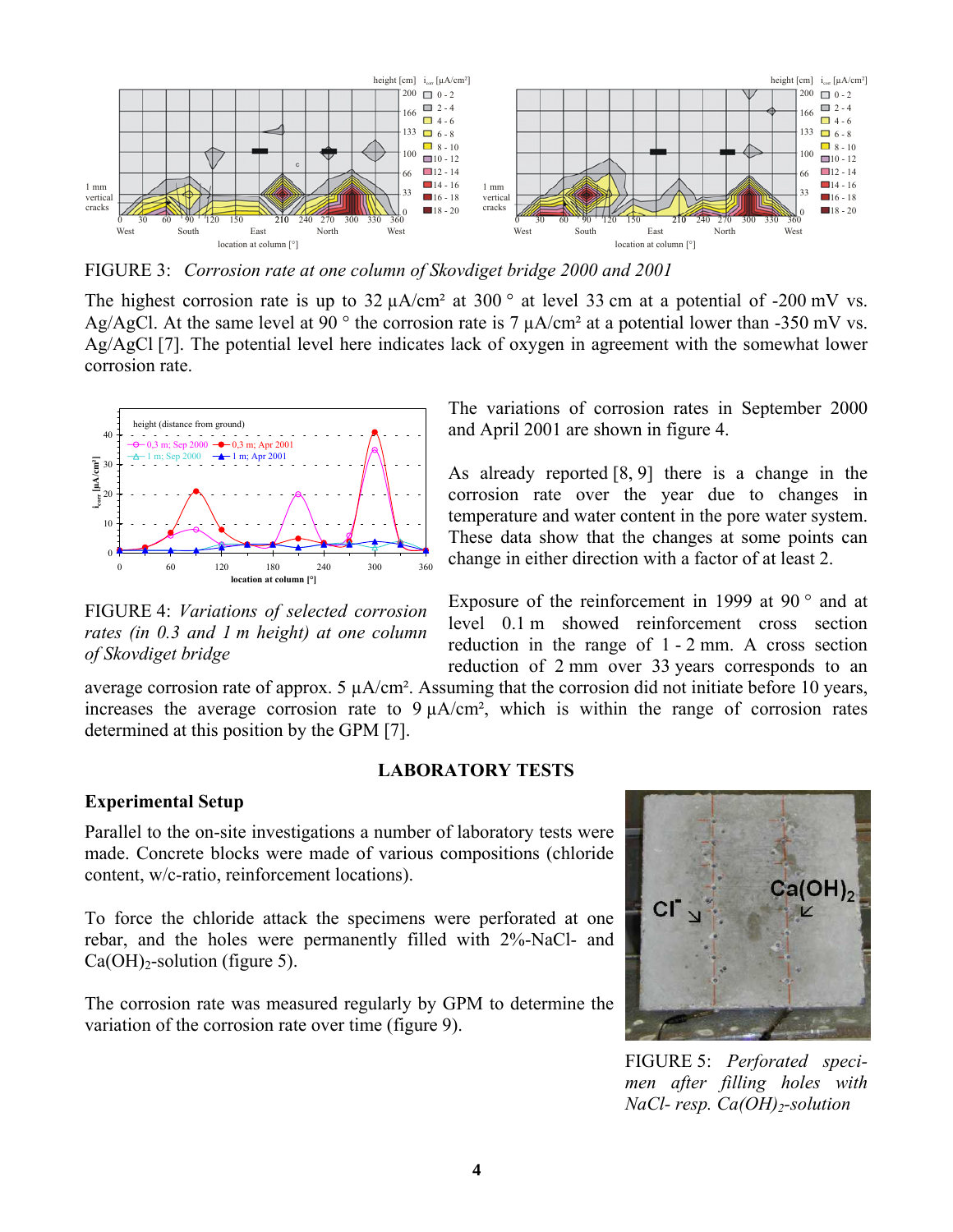#### **Influence of Surface Area on Partly Active Reinforcement**

After achieving stable values measurements were performed at different locations and compared to readings obtained at dry conditions (i. e. before NaCl-injection). As well the potential [9[\] a](#page-3-3)s the current density readings show activity on rebar A, where NaCl was injected.

On dry (passive) specimens no significant difference at the current density could be obser[ved \(figur](#page-4-0)e 6). On wet specimens both diagrams clearly show active stage on rebar A whilst B and C remained passive (separated bars). Connecting active and passive rebars does not show any surface area effects. All values are dominated by the active partner. This leads to the problem, that the current density value shows activity but does not mean anything in terms of calculating corrosion rate if the surface area is not known.



<span id="page-4-0"></span>FIGURE 6: *Current readings at different locations and various rebar configu-*

Additional tests evaluating the behavior of the specimens *rations*  and the performance of GPM were carried out.



<span id="page-4-1"></span>FIGURE 7: *Influence of drying out process on short-circuit current and results of GPMmeasurements* 

For simulation of a strong localized attack a 2%-NaCl solution was filled into the center bore hole and potential distribution on the surface was evaluated again.

Directly at that bore hole potential dropped to -340 mV (vs. Ag/AgCl). A potential decrease was also observed in an area of  $\pm$  5 cm around the filled hole. Further away no significant influence could be detected. After wetting the whole surface of the block potential mapping was repeated whereby all other conditions were the same. Hereby also in the edge areas a significant potential decrease was measured [\(figure 8\)](#page-4-2).

After completely wetting trough the drying out behavior of the block was evaluated for a 1200 h time period. For that the short-circuit current between rebar A and B was recorded and than related to the whole surface of the rebar A. After a quick decrease of shortcircuit current during the first 7 days from  $4.2 \mu A/cm^2$ to 2 µA/cm², decreasing rate slowed down during further observation. After approximately 1000 h an almost constant value of around  $0.4 \mu A/cm^2$  has been reached ([figure 7\)](#page-4-1).

Measured potential increased from -360 mV to -250 mV (vs. Ag/AgCl) within the same time frame. Potential difference between both rebars was around 100 mV during the whole time.



<span id="page-4-2"></span>FIGURE 8: *Potential mapping and GPMmeasurements on block KRM rebar A at various conditions*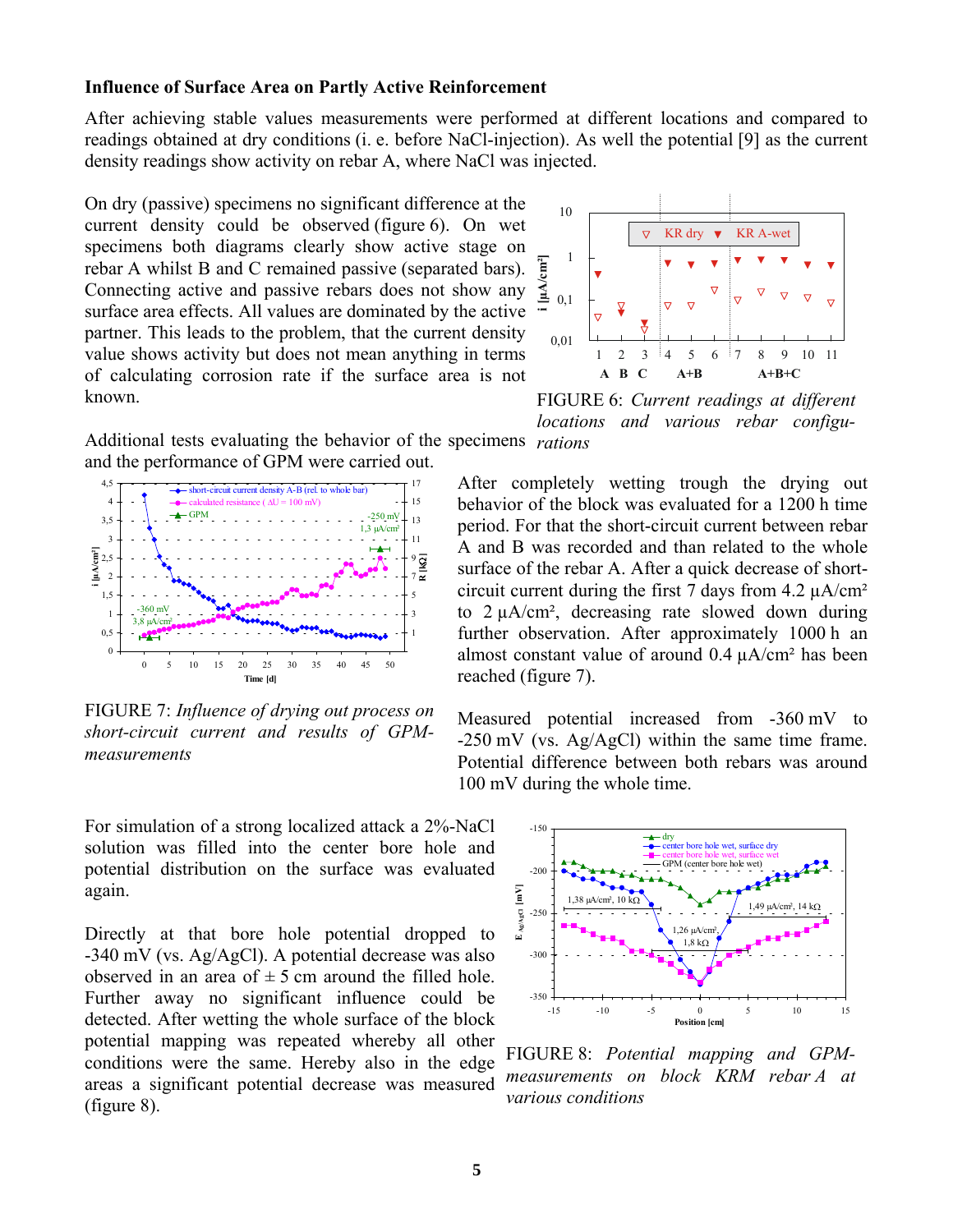Using GPM much smaller potential difference between measurement points were obtained, than at the potential mapping performed directly before. By wetting of a larger surface area, local potential values below the measurement head were averaged. However the increase of concrete conductivity caused by wetting could clearly be detected. No major corrosion rate deviation (current density) was observed.



**Long Term Exposure of Perforated Specimens** 

<span id="page-5-0"></span>FIGURE 9: *Current density values on separated and connected rebars of specimen KRM with perforated concrete cover and chloride ponding on rebar A, rebar A and B connected* 

Long time observations by periodic pulse measurements showed significant differences between specimens containing chloride from the beginning (cast in) and chloride free specimens [[6\]](#page-2-3). Directly chloride exposed rebar A of the specimen showed during the first weeks a more quickly increase of current density values from below  $1 \mu A/cm^2$  up to 4 µA/cm². Afterwards the current density values varied caused by temporarily drying out. After 2500 h ponding was restarted whereby current density again significantly increased (f[igure 9\).](#page-5-0) 

During exposure rebar A and B were permanently connected. Pulse measurements (open triangles) at these conditions showed essentially the same behavior of current density and potential as on directly exposed rebars A.

By integration of the current course considering the polarized area the charge amount (Q), transferred during the experiment time, can be obtained. Dividing that charge amount by the exposure time  $t_A$ 

an average corrosion current  $i_m$  can be calculated. By division of that amount by the surface area of the rebar ( $A = 31.4$  cm<sup>2</sup>), average current density i<sub>m</sub> is obtained, which would cause the same charge transfer by integration over time.

For such comparison after 8 months the blocks have been destroyed, and weight loss at the rebars was determined by pickling off the corrosion product [\(figure 10\)](#page-5-1). From obtained weight loss and the exposure time corrosion current density  $i_{corr}$  was calculated by Faraday's law.



<span id="page-5-1"></span>FIGURE 10: *Surfaces of dismantled rebars (after pickling of the corrosion product)*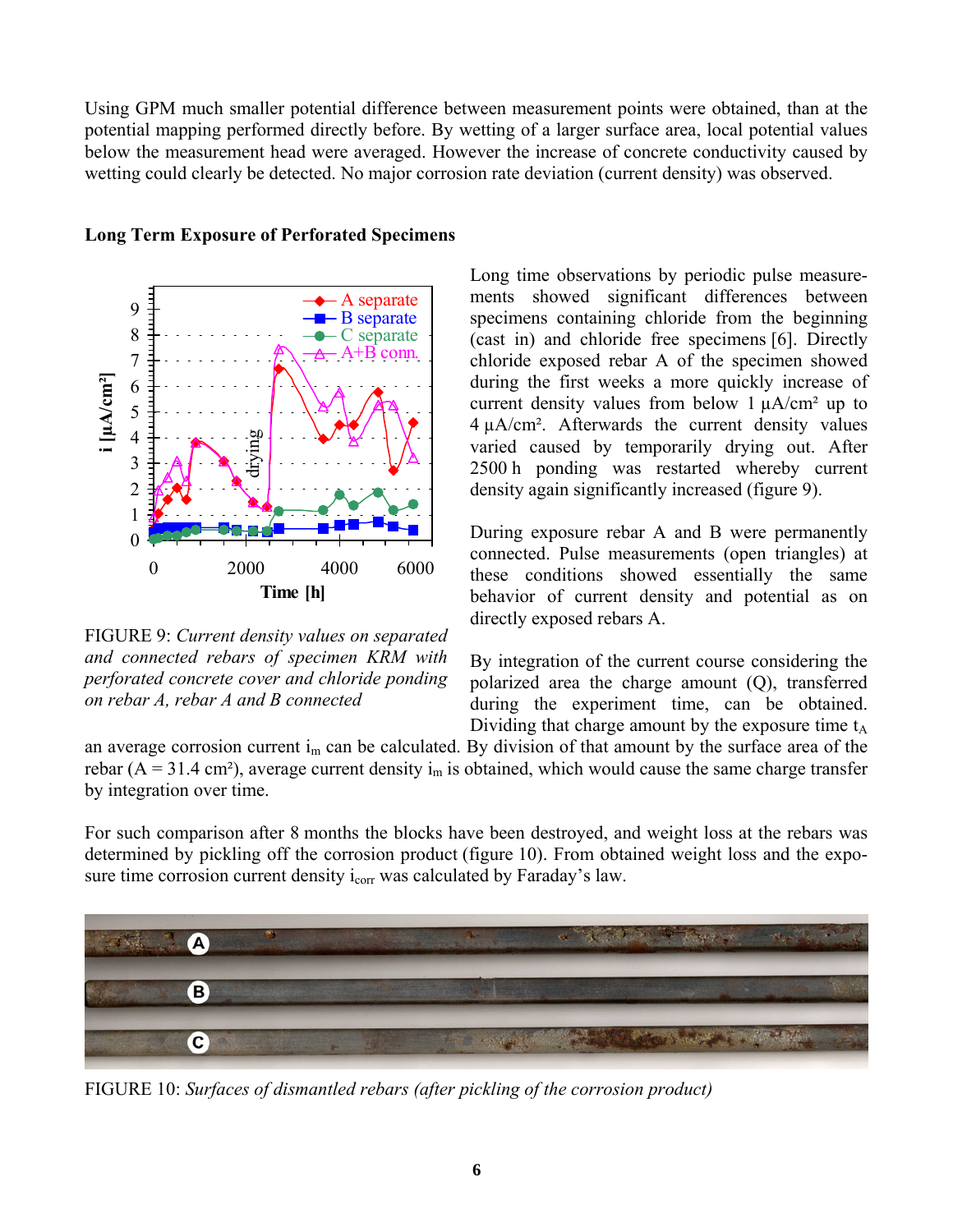## <span id="page-6-0"></span>TABLE 1

| Description                | potential          | weight loss whole current density<br>bar | from weight loss                       | average current density<br>calculated from GPM<br>over 8 months |
|----------------------------|--------------------|------------------------------------------|----------------------------------------|-----------------------------------------------------------------|
|                            | $E_{Ag/AgCl}$ [mV] | $\Delta m$ [g]                           | $1_{corr}$ [ $\mu$ A/cm <sup>2</sup> ] | $i_m$ [ $\mu$ A/cm <sup>2</sup> ]                               |
| bar A<br>(NaCl-attacked)   | $-380$             | 2.93                                     | 5.4                                    | 3.6                                                             |
| bar B                      | $-130$             | 0.52                                     | 0.9                                    | 0.5                                                             |
| bar C                      | $-260$             | 1.33                                     | 2.4                                    | 0.9                                                             |
| $bar A + B$<br>(connected) | $-360$             |                                          | 6.3                                    | 4.0                                                             |

# CURRENT DENSITY VALUES CALCULATED FROM WEIGHT LOSS AND OBTAINED FROM GPM-MEASUREMENTS

The comparison of the current densities obtained by pulse measurement and by integrated weight loss rate is shown in [table 1.](#page-6-0) Values show a relatively good correlation. Small deviations can be explained by the influence of the length of rebars on the confined area.

# **CONCLUSIONS**

It is important to emphasize that the obtained corrosion rate is an instantaneous average rate for the confined area that strictly apply to the measuring conditions, strongly depending on active corroding surface area.

To overcome this problem it was necessary to integrate the frequent corrosion rate measurements over time in the laboratory for comparison of the corrosion rate determined by weight loss measurements. The results from the laboratory show very good correlation between corrosion rates determined by weight loss and corrosion rates determined by GPM.

Corrosion rates obtained on-site by the galvanostatic pulse method are comparable to average corrosion rates calculated from actual cross section loss at places where the actual corroding area is the same as the confined area.

It is obvious that wrong estimation of the amount of reinforcement (for instance rebar locations) make the average corrosion rate to high but also cracks and delamination are often the reason for wrong corrosion rate estimations.

For lifetime predictions a more detailed knowledge of the daily and seasonal changes of corrosion rate is required in order to obtain meaningful values. It is essential to combine the corrosion rate measurements on-site with fixed post mounted corrosion, humidity and chloride sensors or a number of other non destructive evaluation methods to determine the concrete integrity and penetration rates.